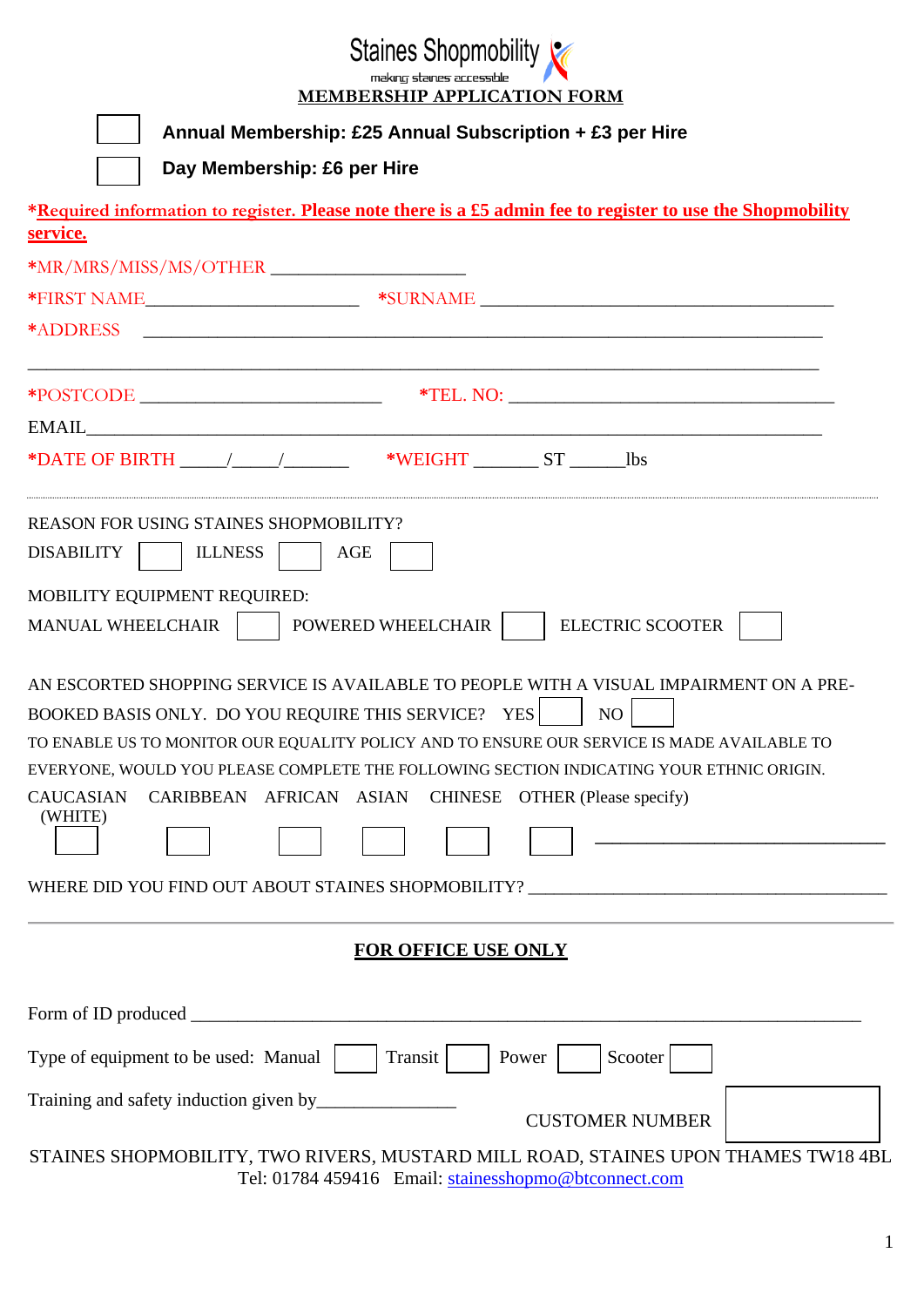#### **Your Personal Data:**

Staines Shopmobility will process information provided on this form to confirm your identity and register your membership of Staines Shopmobility; additionally, this information will be used for insurance purposes when you use the services provided by Staines Shopmobility. Your contact details and sensitive data will be processed in accordance with the General Data Protection Regulation 2018 (GDPR) and not passed to any third parties without your permission. You can request a copy of your data held by us or that we delete your data at any time by contacting us. Please ask for a copy of our privacy policy for full details of how we process your data and your rights regarding this. If you choose not to provide us with the required information and your consent to process your data, then it will not be possible for us to form a contract with you to use the Staines Shopmobility services.

### **DECLARATIONS**

- ❖ I wish to become a member of Staines Shopmobility and confirm that I do not have any condition that would prevent me from using any mobility equipment safely. Additionally, I declare that I do not take any medication that would impair my ability to safely operate the mobility equipment hired to me. I understand that it is my responsibility to inform Staines Shopmobility immediately if there is a change in my condition, which would affect my ability to safely operate the mobility equipment hired to me and agree to undertake a new assessment.
- ❖ I confirm that I have been instructed in and understand the safe use of the equipment being hired to me, and that I have received, read and understood a copy of Staines Shopmobility Terms and Conditions of Hire, and I agree to abide by these terms and accept responsibility for any equipment loaned to me.
- ❖ I am aware that the equipment has a recommended weight limit and I have stated my true weight for this purpose.
- ❖ **OTHER INSURANCE:** In the event you cause accidental injury or damage to third party property and make a claim where you can also claim under another insurance policy in force at the time of the loss, our insurance company will only pay our share/portion of the claim. You must disclose to us details of the other insurance policy in force including the insurer and policy number.

#### **By signing below, you consent to our processing and retaining of your personal data in accordance with GDPR and Staines Shopmobility privacy policy.**

# \*User Signature  $*$ Date  $\rightarrow$  /

Disclaimer: Use of Shopmobility equipment is limited to Two Rivers, The Elmsleigh Centre and Staines Town Centre only. You may be required to leave a deposit when hiring equipment. Shopmobility reserves the right to refuse or withdraw membership at any time, at our discretion; additionally, Staines Shopmobility reserves the right to change membership fees at any time if agreed by the Board of Trustees. All items such as crutches, walking frames etc. left in the Shopmobility premises are done so at the owner's risk. Shopmobility accepts no responsibility for any accidents arising from careless or dangerous use of mobility equipment. All users must abide by the Guidance points for the safe use of mobility equipment and adhere to the terms and conditions of hire at all times. Delivery and collection of equipment from your car or from Shopmobility by a friend or carer is a discretionary service and therefore may be refused at any time without forewarning.

Insurance Cover (Policy Number) Royal & Sun Alliance: RKK840270/04/55

| <b>EQUIPMENT TYPE</b>       | <b>MODEL</b>                                |          | <b>WEIGHT LIMIT</b> |
|-----------------------------|---------------------------------------------|----------|---------------------|
| <b>SCOOTER</b>              | <b>INVACARE COMET ULTRA (R7)</b>            | 220 KG   | <b>34.5 STONE</b>   |
| <b>SCOOTER</b>              | CARECO TITAN (R2, R4, R11, R12)             | 136 KG   | <b>STONE</b><br>21  |
| <b>SCOOTER</b>              | STERLING S425 (R3, R10, R14)                | 150 KG   | 23.5 STONE          |
| <b>SCOOTER</b>              | PRIDE CELEBRITY X4 (L1)                     | 159 KG   | <b>STONE</b><br>25  |
| <b>SCOOTER</b>              | PRIDE COLT (R1, R5, R6, R8, R9, R16)        | 159 KG   | 25<br><b>STONE</b>  |
| <b>SCOOTER</b>              | PRIDE GO GO ELITE TRAVELLER (R15, R17, R18) | 125 KG   | 19.5 STONE          |
| <b>SCOOTER</b>              | RASCAL ULTRALITE 480 (R19)                  | 113 KG   | 18<br><b>STONE</b>  |
| <b>SCOOTER</b>              | <b>CARECO ECLIPSE</b>                       | 113 KG   | 18<br><b>STONE</b>  |
| <b>POWER CHAIR</b>          | <b>INVACARE MIRAGE (1R)</b>                 | 120 KG   | <b>STONE</b><br>19  |
| <b>POWER CHAIR</b>          | <b>KARMA KP-25.2 (2R)</b>                   | 115 KG   | 18<br><b>STONE</b>  |
| <b>POWER CHAIR</b>          | PRIDE LX (4R)                               | 113 KG   | <b>17.5 STONE</b>   |
| <b>POWER CHAIR</b>          | VIVA(5R)                                    | 203 KG   | 32<br><b>STONE</b>  |
| <b>WHEELCHAIR</b>           | DRIVE ENIGMA (T1, T4, T6, T8)               | 115 KG   | 18<br><b>STONE</b>  |
| <b>WHEELCHAIR</b>           | <b>INVACARE ALU LITE (T2)</b>               | 100 KG   | <b>STONE</b><br>16  |
| <b>WHEELCHAIR</b>           | <b>INVACARE ACTION 3 (T3)</b>               | 125 KG   | <b>19.5 STONE</b>   |
| <b>WHEELCHAIR</b>           | <b>INVACARE DUO (T5)</b>                    | 160 KG   | <b>STONE</b><br>25  |
| <b>WHEELCHAIR</b>           | VAN OS G3 EXCEL (T7)                        | 150 KG   | 23.5 STONE          |
| <b>WHEELCHAIR</b>           | DRIVE ENIGMA (M1, M2, M4, M5, M6)           | 115 KG   | <b>STONE</b><br>18  |
| <b>WHEELCHAIR</b>           | U-GO 422SP (M8)                             | 250 KG   | <b>STONE</b><br>39  |
| WHEELCHAIR / POWERPACK      | POWER GLIDE / ACTION 3 (M3)                 | 114 KG   | 18<br><b>STONE</b>  |
| <b>WHEELCHAIR</b>           | SUNRISE MEDICAL BREEZY (M7)                 | $100K$ G | <b>STONE</b><br>16  |
| <b>CHILDRENS WHEELCHAIR</b> | SUNRISE MEDICAL SPIRIT (C1)                 | 64 KG    | <b>STONE</b><br>10  |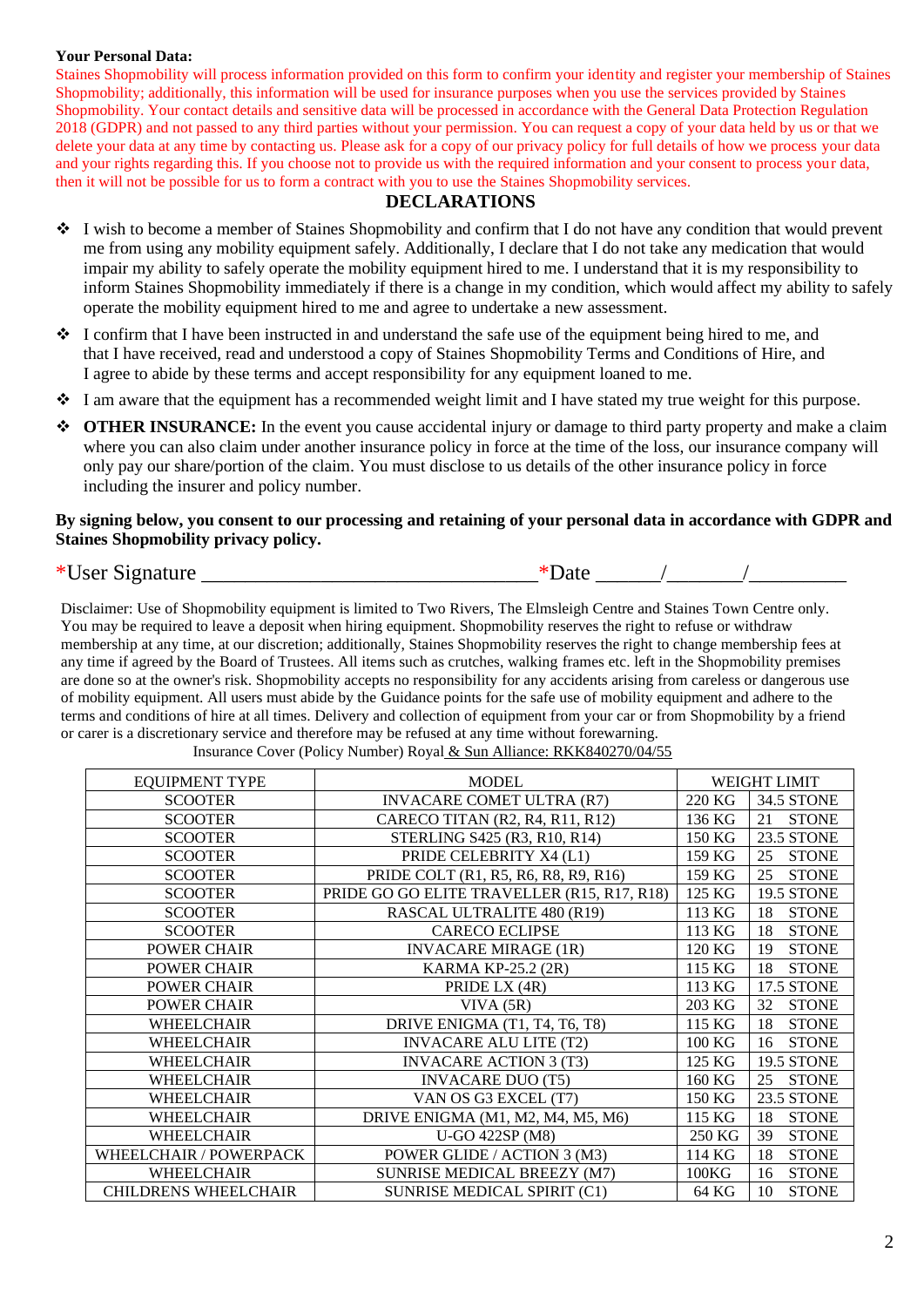

## TERMS AND CONDITIONS FOR USERS

When using any Staines Shopmobility mobility equipment I agree to the following conditions:

- 1 That I have been instructed in, and understand the safe use of the equipment and do not have any condition or take any medication that would impair my ability to safely operate the equipment hired to me.
- 2 To take care of the mobility equipment in my charge and not to leave the equipment unattended at any time, unless (scooters only) it is safely parked and the key removed. Do not alight from the equipment until it has been switched off and / or the brakes applied.
- 3 To use equipment with due care and attention at all times, using minimum speed when entering or exiting any premises in the town and also when in public areas and shops.
- 4 Not to allow any other person to use the equipment hired, or to carry passengers, including babies, children or pets. Also, not to have pets on a lead whilst using mobility equipment.
- 5 That pedestrians have the right of way, and I will be fully aware of pedestrian safety at all times, especially when reversing or manoeuvring.
- 6 Equipment must be used on pedestrian walkways only except when crossing roads. When crossing roads use pedestrian crossings whenever possible and always use dropped kerbs due to the low clearance between the ground and the mobility equipment. If you need to take items to your car then you must use the shortest route to and from your car; you are not permitted to use the car park as a shortcut.
- 7 Not to be under the influence of alcohol or drugs whilst using mobility equipment.
- 8 Not to use a mobile phone whilst scooters or power chairs are switched on and / or in motion.
- 9 Not to use the equipment outside the designated area as defined by Staines Shopmobility.
- 10 Not to hang bags or other items on the equipment.
- 11 To return the equipment in good condition to a Staines Shopmobility member of staff at; Staines Shopmobility, Mustard Mill Road, Two Rivers, Staines; no later than 4.15 pm Monday to Saturday (inclusive). An excess hire fee of £10 will be charged for any equipment returned after 4.15 pm.
- 12 That I am responsible for any persons collecting or returning equipment for me and will be liable if that person uses equipment negligently, irresponsibly or in a dangerous manner.
- 13 To advise a member of staff of any incident or damage to equipment whilst in my possession. Users will be charged for any damage arising from careless or dangerous use of the equipment.
- 14 **OTHER INSURANCE:** In the event you cause accidental injury or damage to third party property and make a claim where you can also claim under another insurance policy in force at the time of the loss, our insurance company will only pay our share/portion of the claim. You must disclose to us details of the other insurance policy in force including the insurer and policy number.
- 15 I have received a copy of these Terms and Conditions together with a copy of the 'Guidance points for the safe use of Shopmobility Equipment' both of which I have read and understood.

Disclaimer: Use of Shopmobility equipment is limited to Two Rivers, The Elmsleigh Centre and Staines Town Centre only. You may be required to leave a deposit when hiring equipment. Shopmobility reserves the right to refuse or withdraw membership at any time, at our discretion; additionally, Staines Shopmobility reserves the right to change membership fees at any time if agreed by the Board of Trustees. All items such as crutches, walking frames etc. left in the Shopmobility premises are done so at the owner's risk. Shopmobility accepts no responsibility for any accidents arising from careless or dangerous use of mobility equipment. All users must abide by the Guidance points for the safe use of Shopmobility equipment and adhere to the terms and conditions of hire at all times. Delivery and collection of equipment from your car or from Shopmobility by a friend or carer is a discretionary service and therefore may be refused at any time without forewarning.

Insurance Cover (Policy Number) Royal & Sun Alliance: RKK840270/04/55 For further details and a copy of our information leaflet, please call us on **01784 459416**

STAINES SHOPMOBILITY, TWO RIVERS, MUSTARD MILL ROAD, STAINES UPON THAMES TW18 4BL Tel: 01784 459416 Email: [stainesshopmo@btconnect.com](mailto:stainesshopmo@btconnect.com)